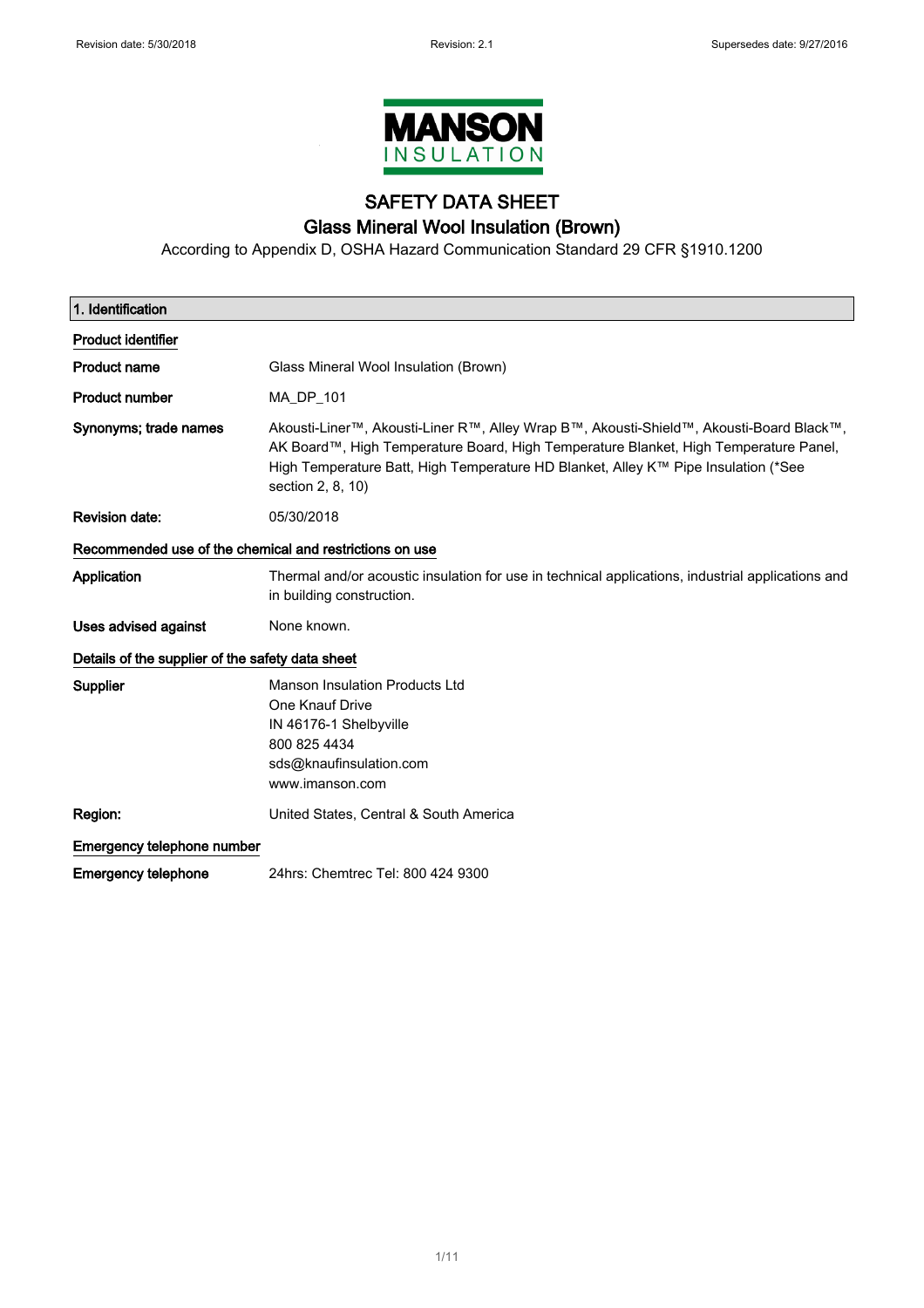| 2. Hazard(s) identification                |                                                                   |
|--------------------------------------------|-------------------------------------------------------------------|
| Classification of the substance or mixture |                                                                   |
| <b>OSHA Regulatory Status</b>              | This product is regulated as a nuisance dust under OSHA criteria. |
| <b>Physical hazards</b>                    | Not Classified                                                    |
| <b>Health hazards</b>                      | Not Classified                                                    |
| <b>Environmental hazards</b>               | Not Classified                                                    |
|                                            |                                                                   |
| Label elements                             |                                                                   |
| <b>Hazard statements</b>                   | <b>NC Not Classified</b>                                          |
| Contains                                   | None.                                                             |
| Hazard pictogram                           | None.                                                             |
| Signal word                                | None.                                                             |
| <b>Precautionary statements</b>            | None.                                                             |
| Supplemental label<br>information          | None.                                                             |

### The following sentences and pictograms are printed on packaging:

The mechanical effect of fibers in contact with skin may cause temporary itching.



http://www.knaufinsulation.com/comfort-and-handling

| Other hazards                |                                                                                                                                                                                                                                            |
|------------------------------|--------------------------------------------------------------------------------------------------------------------------------------------------------------------------------------------------------------------------------------------|
| <b>Physical Hazards</b>      | None.                                                                                                                                                                                                                                      |
| Health Hazards               | Mechanical irritation of the skin, eyes and upper respiratory system.                                                                                                                                                                      |
| <b>Environmental Hazards</b> | None.                                                                                                                                                                                                                                      |
| Main symptoms                | Contact with skin, eyes and upper respiratory system may cause mechanical irritation.<br>Biosoluble glass mineral wool is classified as a nuisance dust by OSHA.                                                                           |
| *Heat-Up Precautions         | When heated to temperatures above 400°F for the first time, release of binder components<br>and binder decomposition products can occur which, in high concentrations, may irritate eyes<br>and the respiratory system. See section 8 & 10 |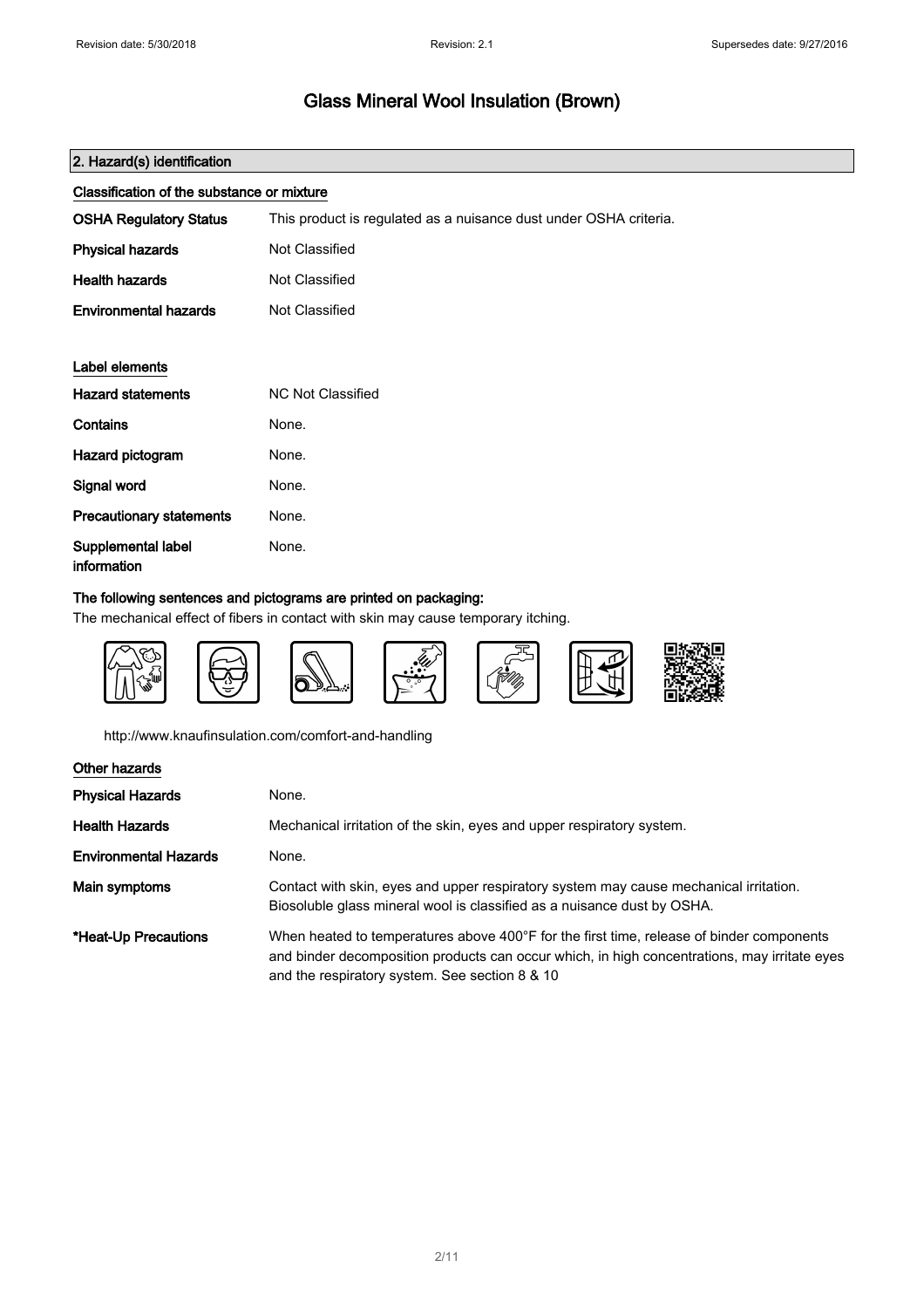0 - 13%

## Glass Mineral Wool Insulation (Brown)

#### 3. Composition/information on ingredients

#### Mixtures

#### Biosoluble glass mineral wool 87 - 100% and the state of the state of the state of the state of the state of the state of the state of the state of the state of the state of the state of the state of the state of the state

CAS number: —

Ingredient notes:(1)(2)

#### Classification

Not Classified

#### Thermo set, inert polymer bonding agent derived from plant starches

CAS number: —

#### Classification

Not Classified

The full text for all hazard statements is displayed in Section 16.

Ingredient notes (1) Man made vitreous (silicate) fibers with random orientation with alkaline oxide and alkali earth oxide (Na2O+K2O+CaO+MgO+BaO) content greater than 18% by weight meeting the requirements of Note Q of regulation n° 1272/2008 and therefore not classified carcinogenicity.

> (2) All Knauf Insulation products covered by this SDS are independently certified by EUCEB to be manufactured using biosoluble glass formulations and thus exempt from labeling under NTP or California Prop 65 requirements.

Specific chemical identity and/or exact percent concentration is withheld as trade secret.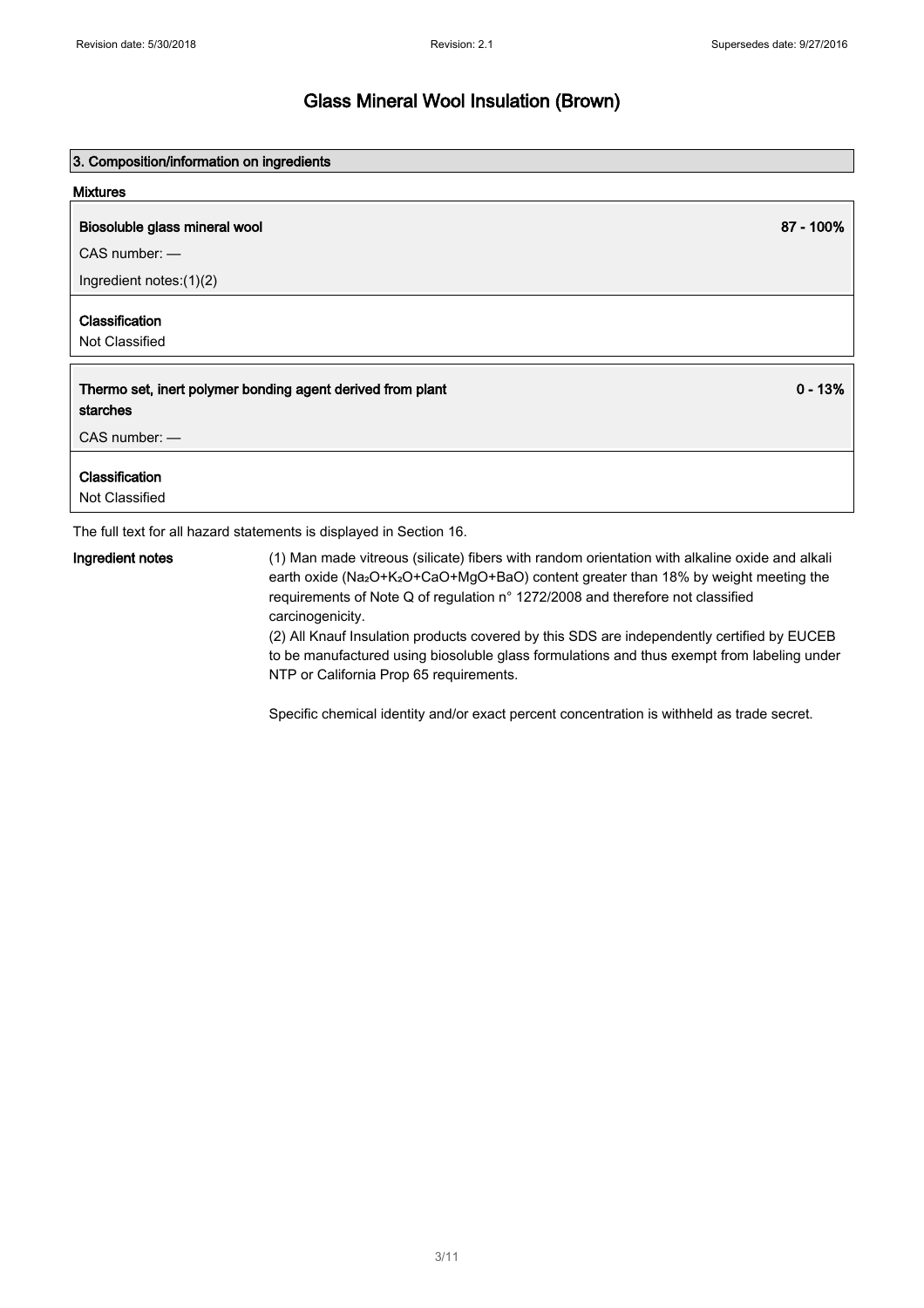# Glass Mineral Wool Insulation (Brown)

| 4. First-aid measures                                       |                                                                                                                                                                                                                                                                                                 |  |
|-------------------------------------------------------------|-------------------------------------------------------------------------------------------------------------------------------------------------------------------------------------------------------------------------------------------------------------------------------------------------|--|
| Description of first aid measures                           |                                                                                                                                                                                                                                                                                                 |  |
| <b>General information</b>                                  | Show this Safety Data Sheet to the medical professional in attendance. If symptoms occur,<br>follow first aid measures as appropriate.                                                                                                                                                          |  |
| Notes to Physician:                                         | No specific recommendations.                                                                                                                                                                                                                                                                    |  |
| Inhalation                                                  | Remove from exposure. Rinse the throat and clear dust from airways.                                                                                                                                                                                                                             |  |
| Ingestion                                                   | Drink plenty of water if accidentally ingested.                                                                                                                                                                                                                                                 |  |
| <b>Skin Contact</b>                                         | If mechanical irritation occurs, remove contaminated clothing and wash skin gently with cold<br>water and soap.                                                                                                                                                                                 |  |
| Eye contact                                                 | Rinse abundantly with water for at least 15 minutes.                                                                                                                                                                                                                                            |  |
| Most important symptoms and effects, both acute and delayed |                                                                                                                                                                                                                                                                                                 |  |
| <b>General information</b>                                  | Contact with skin, eyes and upper respiratory system may cause mechanical irritation.<br>Biosoluble glass mineral wool is classified as a nuisance dust by OSHA.                                                                                                                                |  |
|                                                             | Indication of immediate medical attention and special treatment needed                                                                                                                                                                                                                          |  |
| <b>General information</b>                                  | If any adverse reaction or discomfort continues from any of the above exposures, seek<br>professional medical advice.                                                                                                                                                                           |  |
| <b>Specific treatments</b>                                  | No specific recommendations.                                                                                                                                                                                                                                                                    |  |
| 5. Fire-fighting measures                                   |                                                                                                                                                                                                                                                                                                 |  |
| <b>Extinguishing media</b>                                  |                                                                                                                                                                                                                                                                                                 |  |
| Suitable extinguishing media                                | Water, foam, carbon dioxide (CO2), and dry powder.                                                                                                                                                                                                                                              |  |
| Special hazards arising from the substance or mixture       |                                                                                                                                                                                                                                                                                                 |  |
| General information                                         | Products do not pose a fire hazard in use; however, some packaging materials or facings may<br>be combustible. Products of combustion from product and packaging - carbon dioxide, carbon<br>monoxide and some trace gases such as ammonia, nitrogen oxides and volatile organic<br>substances. |  |
| Advice for firefighters                                     |                                                                                                                                                                                                                                                                                                 |  |
| <b>General information</b>                                  | In large fires in poorly ventilated areas involving packaging materials respiratory protection /<br>breathing apparatus may be required.                                                                                                                                                        |  |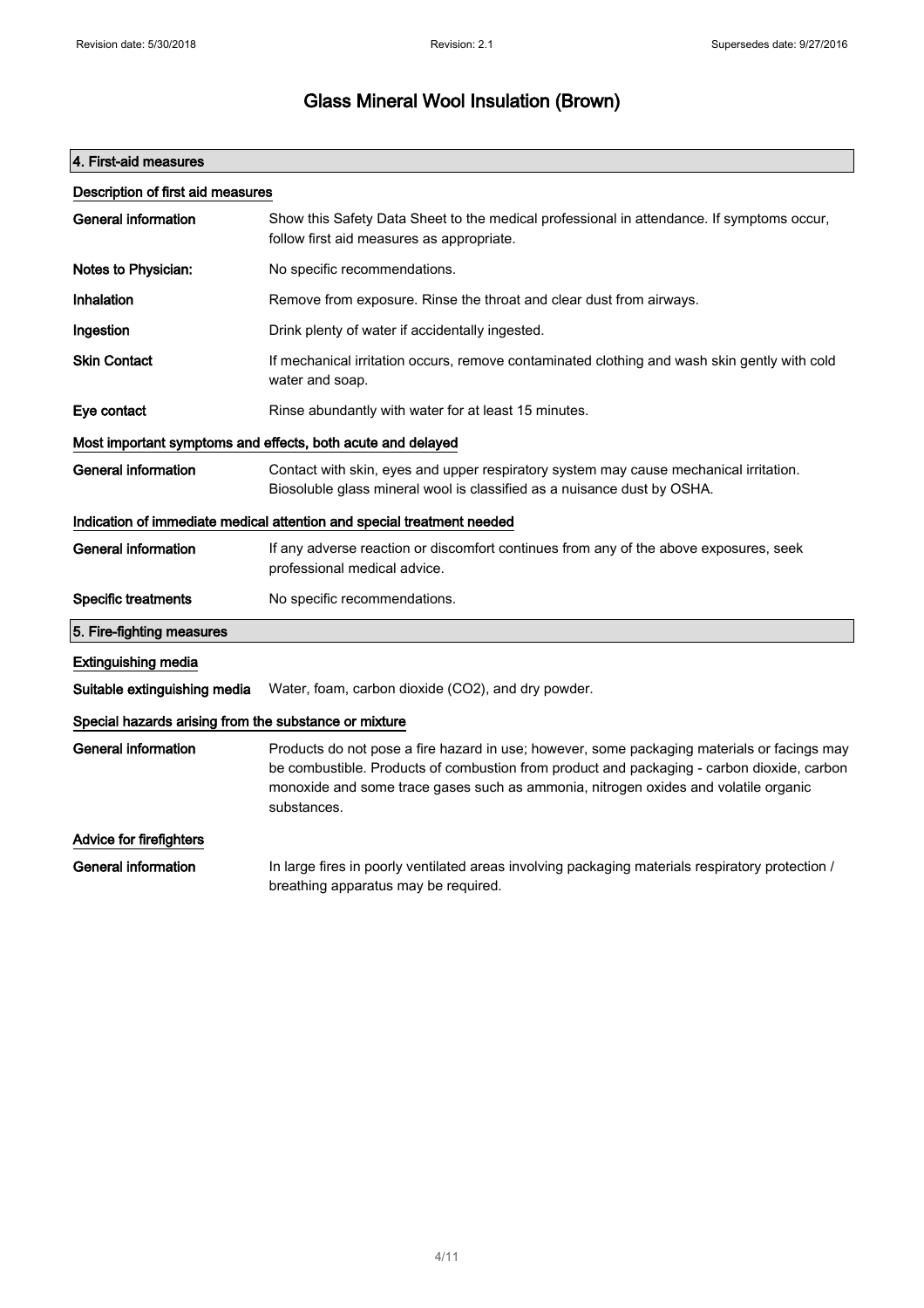# 6. Accidental release measures Personal precautions, protective equipment and emergency procedures Personal precautions Minimize direct contact with skin in order to prevent mechanical itching. In dusty environments, use suitable respiratory protection such as 3M 8210, N95 or equivalent. Use glasses or goggles when working with mineral wool insulation above shoulder height or in dusty environments. Where possible, use natural ventilation during installation in order to minimize dust levels. After contact with the product, rinse skin in cold water to reduce potential effects of mechanical itching. Dispose of surplus product in accordance with local regulations. Use personal protection recommended in Section 8 of the SDS. Environmental precautions **Environmental precautions** Not relevant. Methods and material for containment and cleaning up Methods for cleaning up In dusty environments, use vacuum equipment where possible to minimize dust levels. Reference to other sections For personal protection, see Section 8. For waste disposal, see Section 13. 7. Handling and storage Precautions for safe handling Usage precautions **Assure proper respiratory protection if dust potential exceeds PEL/TLV.** Conditions for safe storage, including any incompatibilities Storage precautions To ensure optimum product performance; when packaging is removed or opened; products should be stored inside or covered to protect them from ingress of rain water or snow. Storage arrangements should ensure stability of stacked products and use on a first in first out basis (FIFO) is recommended. Specific end uses(s) Specific end use(s) Thermal and/or acoustic insulation for use in technical applications, industrial applications and in building construction.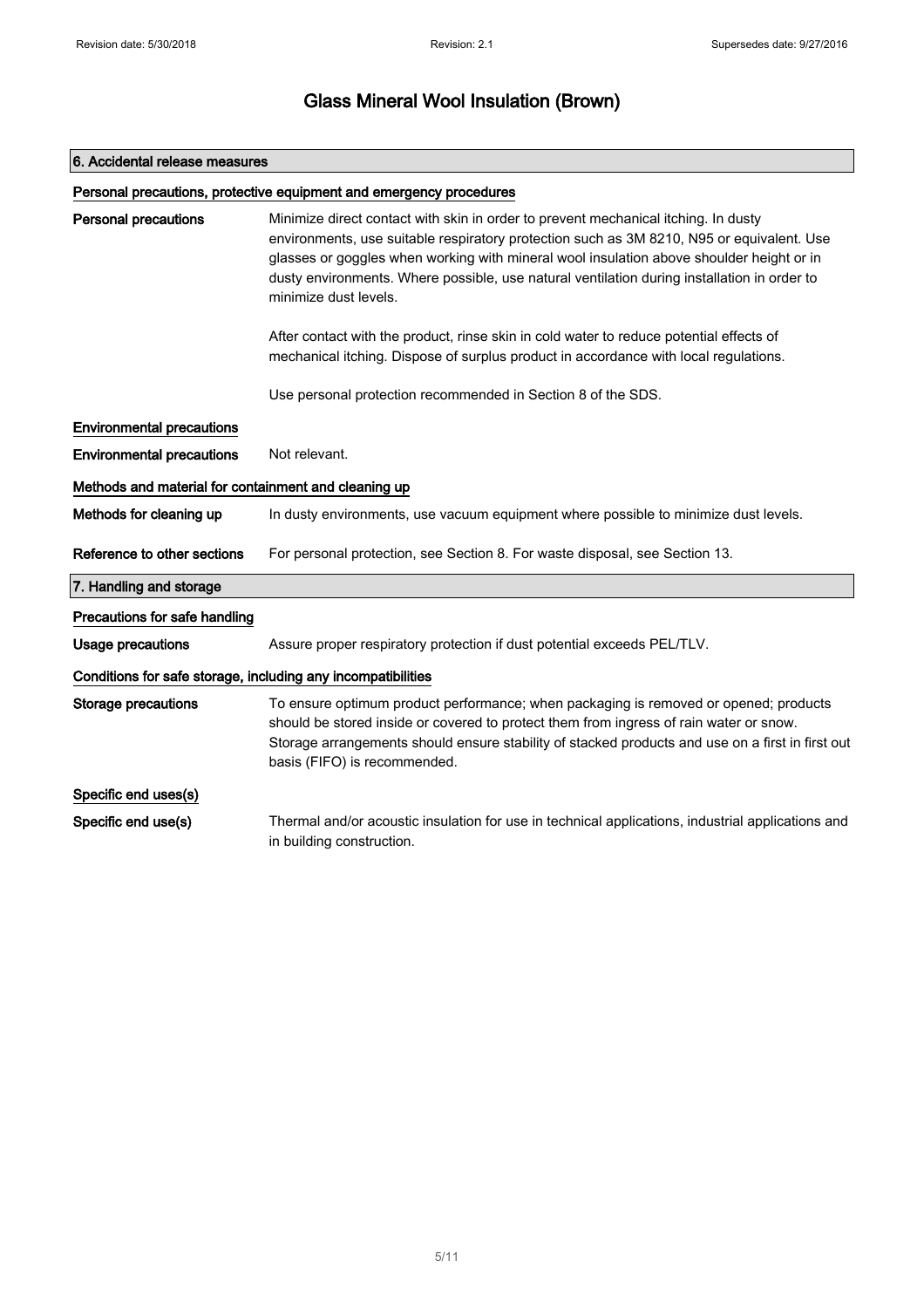#### 8. Exposure Controls/personal protection

#### Control parameters

#### Occupational exposure limits

#### Biosoluble glass mineral wool

Long-term exposure limit (8-hour TWA): ACGIH, (Notes: (A3)) 1 f/cc Glass wool fibers Long-term exposure limit (8-hour TWA): NIOSH 5 mg/m<sup>3</sup> Mineral wool fiber, total particulate Long-term exposure limit (8-hour TWA): OSHA 5 mg/m<sup>3</sup> Particulates not otherwise regulated (PNOR), respirable fraction Long-term exposure limit (8-hour TWA): OSHA 15 mg/m<sup>3</sup> Particulates not otherwise regulated (PNOR), total dust ACGIH = American Conference of Governmental Industrial Hygienists. OSHA = Occupational Safety and Health Administration.

NIOSH = The National Institute for Occupational Safety and Health.

| Ingredient comments                 | $(A3)$ - Fibers longer than 5 $\mu$ m; diameter less than 3 $\mu$ m; aspect ratio greater than 5:1 as<br>determined by the membrane filter method at 400-450X magnification (4-mm objective) phase<br>contrast illumination.<br>Biosoluble glass mineral wool - See section 3.                                                                                                                                                                                                                                                  |
|-------------------------------------|---------------------------------------------------------------------------------------------------------------------------------------------------------------------------------------------------------------------------------------------------------------------------------------------------------------------------------------------------------------------------------------------------------------------------------------------------------------------------------------------------------------------------------|
| <b>Exposure controls</b>            |                                                                                                                                                                                                                                                                                                                                                                                                                                                                                                                                 |
| Appropriate engineering<br>controls | Maintain sufficient mechanical or natural ventilation to assure fiber concentrations remain<br>below PEL/TLV. Use local exhaust if necessary. Power equipment should be equipped with<br>properly designed dust collection devices.                                                                                                                                                                                                                                                                                             |
| Eye/face protection                 | Use glasses or goggles when working with mineral wool insulation above shoulder height or in<br>dusty environments.                                                                                                                                                                                                                                                                                                                                                                                                             |
| Other skin and body<br>protection   | Minimize direct contact with skin in order to prevent mechanical itching.                                                                                                                                                                                                                                                                                                                                                                                                                                                       |
| Hygiene measures                    | After contact with the product, rinse skin in cold water to reduce potential effects of<br>mechanical itching.                                                                                                                                                                                                                                                                                                                                                                                                                  |
| <b>Respiratory protection</b>       | In dusty environments, use suitable respiratory protection.                                                                                                                                                                                                                                                                                                                                                                                                                                                                     |
| <b>Thermal hazards</b>              | Not relevant.                                                                                                                                                                                                                                                                                                                                                                                                                                                                                                                   |
| * Heat-Up Precautions:              | When heated to temperatures above 400°F for the first time, release of binder components<br>and binder decomposition products can occur which, in high concentrations, may irritate eyes<br>and the respiratory system. The duration of release is dependant upon the thickness of the<br>insulation, binder content and the temperature applied. Adequate ventilation should be<br>provided. In confined spaces or where ventilation is not possible, occupants should wear<br>appropriate self-contained breathing apparatus. |

#### 9. Physical and Chemical Properties

#### Information on basic physical and chemical properties

| Appearance                      | Solid.<br>Rolls. Panel. Loose fiber. |
|---------------------------------|--------------------------------------|
| Color                           | Brown.                               |
| Odor                            | Not relevant.                        |
| Odor threshold                  | No data available.                   |
| рH                              | Not relevant.                        |
| Melting point                   | Not relevant.                        |
| Initial boiling point and range | Not relevant.                        |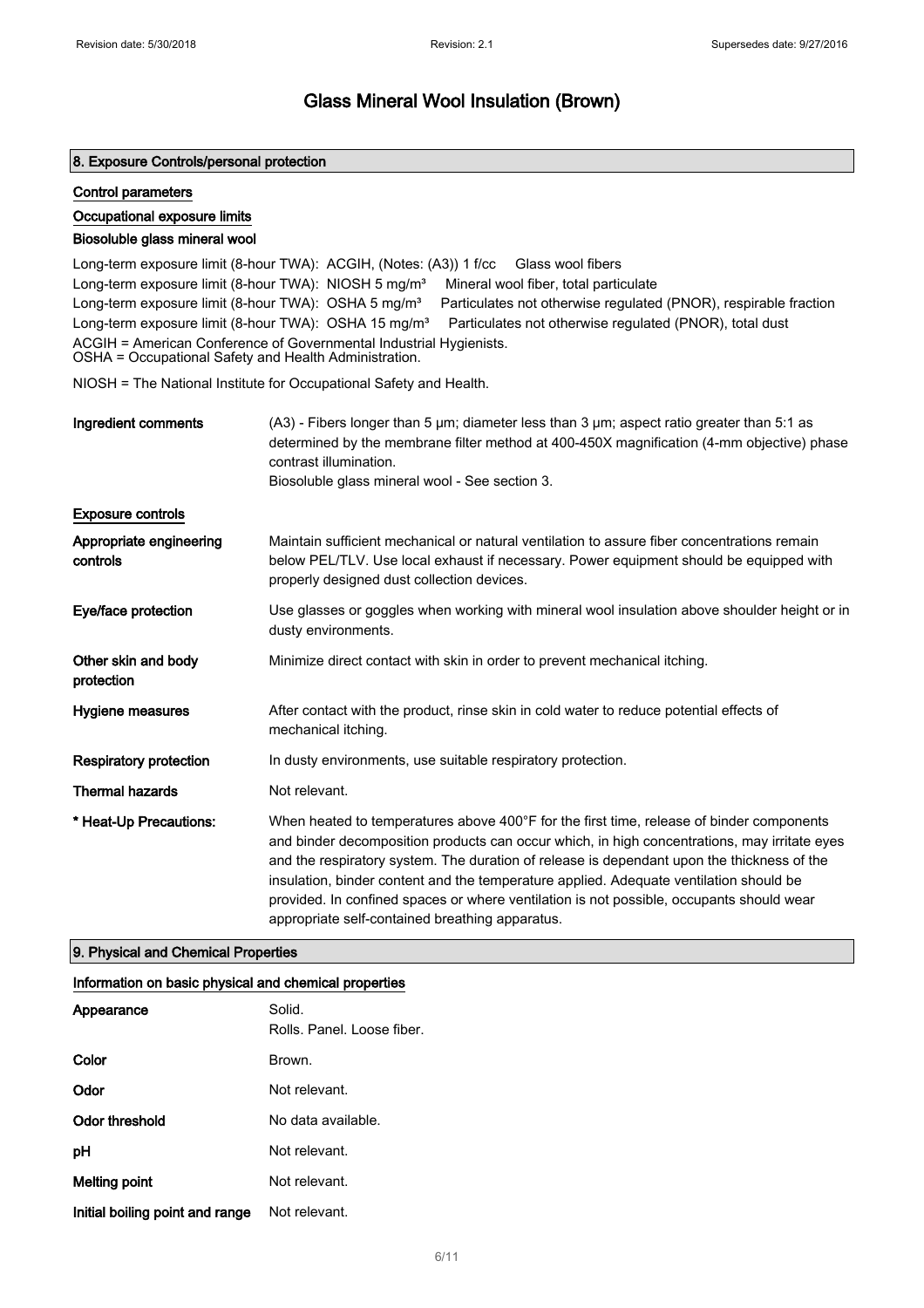| Flash point                                                        | Not relevant.                                                                                                                                                                                                                                                                                                                                                                                                                                                                                                                                                     |
|--------------------------------------------------------------------|-------------------------------------------------------------------------------------------------------------------------------------------------------------------------------------------------------------------------------------------------------------------------------------------------------------------------------------------------------------------------------------------------------------------------------------------------------------------------------------------------------------------------------------------------------------------|
| <b>Evaporation rate</b>                                            | Not relevant.                                                                                                                                                                                                                                                                                                                                                                                                                                                                                                                                                     |
| Flammability (solid, gas)                                          | Not relevant.                                                                                                                                                                                                                                                                                                                                                                                                                                                                                                                                                     |
| Upper/lower flammability or<br>explosive limits                    | Not relevant.                                                                                                                                                                                                                                                                                                                                                                                                                                                                                                                                                     |
| Vapor pressure                                                     | Not relevant.                                                                                                                                                                                                                                                                                                                                                                                                                                                                                                                                                     |
| Vapor density                                                      | Not relevant.                                                                                                                                                                                                                                                                                                                                                                                                                                                                                                                                                     |
| <b>Relative density</b>                                            | $7 - 96$ kg/m <sup>3</sup>                                                                                                                                                                                                                                                                                                                                                                                                                                                                                                                                        |
| Solubility(ies)                                                    | Generally chemically inert and insoluble in water.                                                                                                                                                                                                                                                                                                                                                                                                                                                                                                                |
| <b>Partition coefficient</b>                                       | Not relevant.                                                                                                                                                                                                                                                                                                                                                                                                                                                                                                                                                     |
| Auto-ignition temperature                                          | Not relevant.                                                                                                                                                                                                                                                                                                                                                                                                                                                                                                                                                     |
| <b>Decomposition Temperature</b>                                   | Not relevant.                                                                                                                                                                                                                                                                                                                                                                                                                                                                                                                                                     |
| <b>Viscosity</b>                                                   | Not relevant.                                                                                                                                                                                                                                                                                                                                                                                                                                                                                                                                                     |
| <b>Explosive properties</b>                                        | Not relevant.                                                                                                                                                                                                                                                                                                                                                                                                                                                                                                                                                     |
| <b>Oxidizing properties</b>                                        | Not relevant.                                                                                                                                                                                                                                                                                                                                                                                                                                                                                                                                                     |
| Nominal diameter of fibers.                                        | $3 - 8 \mu m$                                                                                                                                                                                                                                                                                                                                                                                                                                                                                                                                                     |
| Length weight geometric<br>mean diameter less 2<br>standard errors | $< 6 \mu m$                                                                                                                                                                                                                                                                                                                                                                                                                                                                                                                                                       |
| <b>Orientation of fibers</b>                                       | Random                                                                                                                                                                                                                                                                                                                                                                                                                                                                                                                                                            |
| 10. Stability and reactivity                                       |                                                                                                                                                                                                                                                                                                                                                                                                                                                                                                                                                                   |
| Reactivity                                                         | None.                                                                                                                                                                                                                                                                                                                                                                                                                                                                                                                                                             |
| <b>Stability</b>                                                   | Binder will decompose above 400°F                                                                                                                                                                                                                                                                                                                                                                                                                                                                                                                                 |
| Possibility of hazardous<br>reactions                              | None.                                                                                                                                                                                                                                                                                                                                                                                                                                                                                                                                                             |
| <b>Conditions to avoid</b>                                         | Heating above 400°F                                                                                                                                                                                                                                                                                                                                                                                                                                                                                                                                               |
| Materials to avoid                                                 | Hydrofluoric acid will react with and dissolve glass.                                                                                                                                                                                                                                                                                                                                                                                                                                                                                                             |
| Hazardous decomposition<br>products                                | None in normal conditions of use. When heated to temperatures above 400°F for the first<br>time, release of binder components and binder decomposition products can occur which, in<br>high concentrations, may irritate eyes and the respiratory system. The duration of release is<br>dependant upon the thickness of the insulation, binder content and the temperature applied.<br>Adequate ventilation should be provided. In confined spaces or where ventilation is not<br>possible, occupants should wear appropriate self-contained breathing apparatus. |
| 11. Toxicological information                                      |                                                                                                                                                                                                                                                                                                                                                                                                                                                                                                                                                                   |

## Information on toxicological effects

Acute toxicity - oral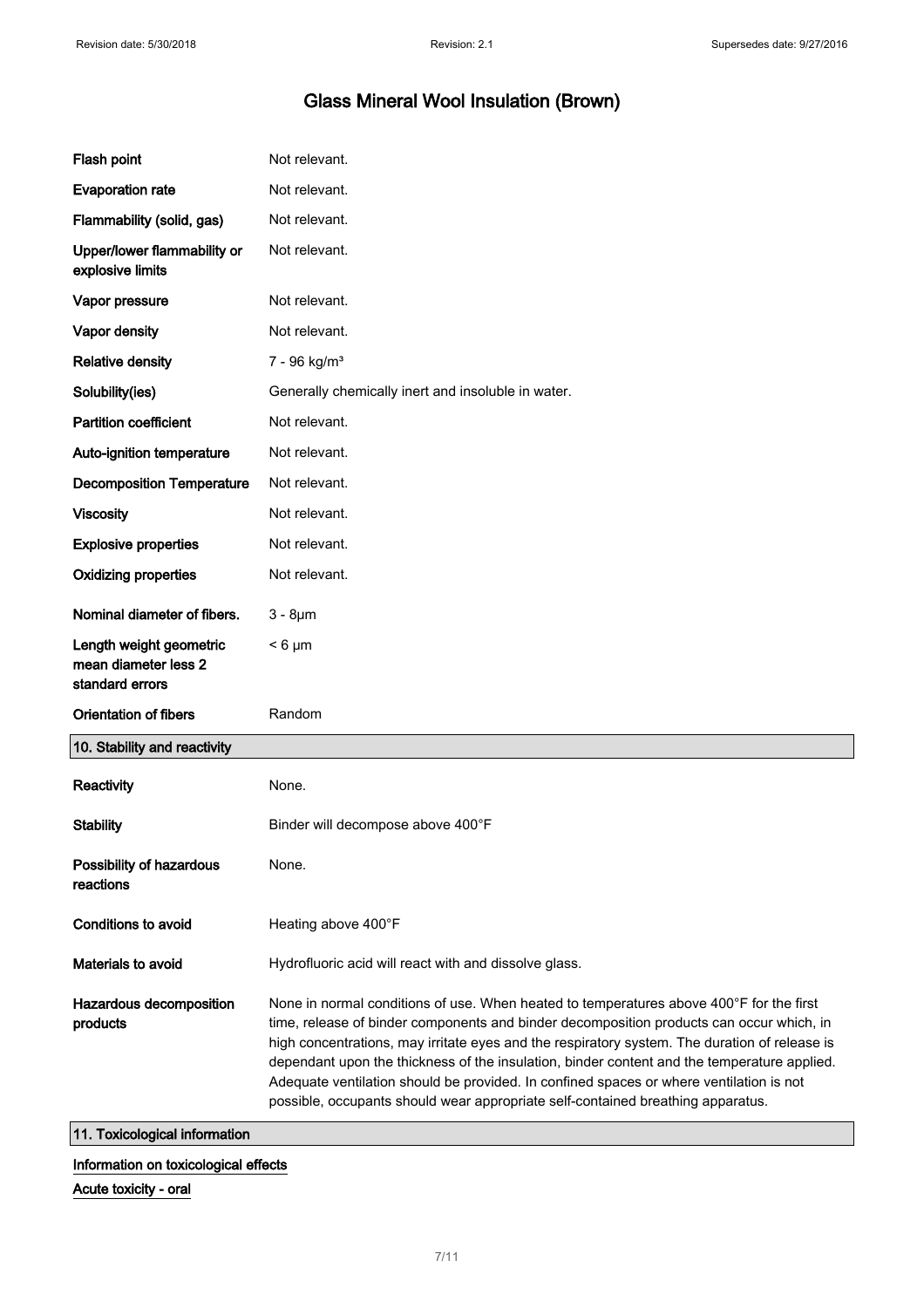| Notes (oral LD <sub>50</sub> )                         | No data were identified for the product as a whole. Data are for constituents:<br>Biosoluble glass mineral wool - Not applicable.<br>Thermo set, inert polymer bonding agent derived from plant starches. - Not applicable.                                                                                                 |
|--------------------------------------------------------|-----------------------------------------------------------------------------------------------------------------------------------------------------------------------------------------------------------------------------------------------------------------------------------------------------------------------------|
| Acute toxicity - dermal                                |                                                                                                                                                                                                                                                                                                                             |
| Notes (dermal LD <sub>50</sub> )                       | No data were identified for the product as a whole. Data are for constituents:<br>Biosoluble glass mineral wool - Not applicable.                                                                                                                                                                                           |
|                                                        | Thermo set, inert polymer bonding agent derived from plant starches. - Not applicable.                                                                                                                                                                                                                                      |
| Acute toxicity - inhalation                            |                                                                                                                                                                                                                                                                                                                             |
| Notes (inhalation LC <sub>50</sub> )                   | No data were identified for the product as a whole. Data are for constituents:<br>Biosoluble glass mineral wool - Not applicable.<br>Thermo set, inert polymer bonding agent derived from plant starches. - Not applicable.                                                                                                 |
|                                                        |                                                                                                                                                                                                                                                                                                                             |
| Skin corrosion/irritation<br>Skin corrosion/irritation | May cause mechanical irritation to skin.                                                                                                                                                                                                                                                                                    |
| Serious eye damage/irritation                          |                                                                                                                                                                                                                                                                                                                             |
| Serious eye damage/irritation                          | May cause mechanical irritation to eyes.                                                                                                                                                                                                                                                                                    |
| <b>Respiratory sensitization</b>                       |                                                                                                                                                                                                                                                                                                                             |
| Respiratory sensitization                              | No data were identified for this product or its constituents.                                                                                                                                                                                                                                                               |
| Skin sensitization                                     |                                                                                                                                                                                                                                                                                                                             |
| Skin sensitization                                     | No data were identified for this product or its constituents.                                                                                                                                                                                                                                                               |
| Germ cell mutagenicity                                 |                                                                                                                                                                                                                                                                                                                             |
| Genotoxicity - in vitro                                | No data were identified for this product or its constituents.                                                                                                                                                                                                                                                               |
| Genotoxicity - in vivo                                 | No data were identified for this product or its constituents.                                                                                                                                                                                                                                                               |
| Carcinogenicity                                        |                                                                                                                                                                                                                                                                                                                             |
| Carcinogenicity                                        | Results from a biopersistence test by intratracheal instillation has shown that fibers in this<br>product longer than 20 µm have a weighted half-life less than 40 days, thus this product is not<br>classified as a carcinogen. None of the components of this product are listed as a carcinogen<br>by OSHA, IARC or NTP. |
| Reproductive toxicity                                  |                                                                                                                                                                                                                                                                                                                             |
|                                                        | Reproductive toxicity - fertility No data available for this product or its constituents.                                                                                                                                                                                                                                   |
| Reproductive toxicity -<br>development                 | No data available for this product or its constituents.                                                                                                                                                                                                                                                                     |
| Specific target organ toxicity - single exposure       |                                                                                                                                                                                                                                                                                                                             |
| STOT - single exposure                                 | No data were identified for this product or its constituents.                                                                                                                                                                                                                                                               |
| Specific target organ toxicity - repeated exposure     |                                                                                                                                                                                                                                                                                                                             |
| STOT - repeated exposure                               | No data were identified for this product or its constituents.                                                                                                                                                                                                                                                               |
| <b>Aspiration hazard</b>                               |                                                                                                                                                                                                                                                                                                                             |
| <b>Aspiration hazard</b>                               | Not relevant.                                                                                                                                                                                                                                                                                                               |
| Inhalation                                             | Mechanical irritation to upper respiratory tract.                                                                                                                                                                                                                                                                           |
| Ingestion                                              | Non-hazardous when ingested.                                                                                                                                                                                                                                                                                                |
| <b>Skin Contact</b>                                    | Mechanical irritation to skin.                                                                                                                                                                                                                                                                                              |
| Eye contact                                            | Mechanical irritation to eyes.                                                                                                                                                                                                                                                                                              |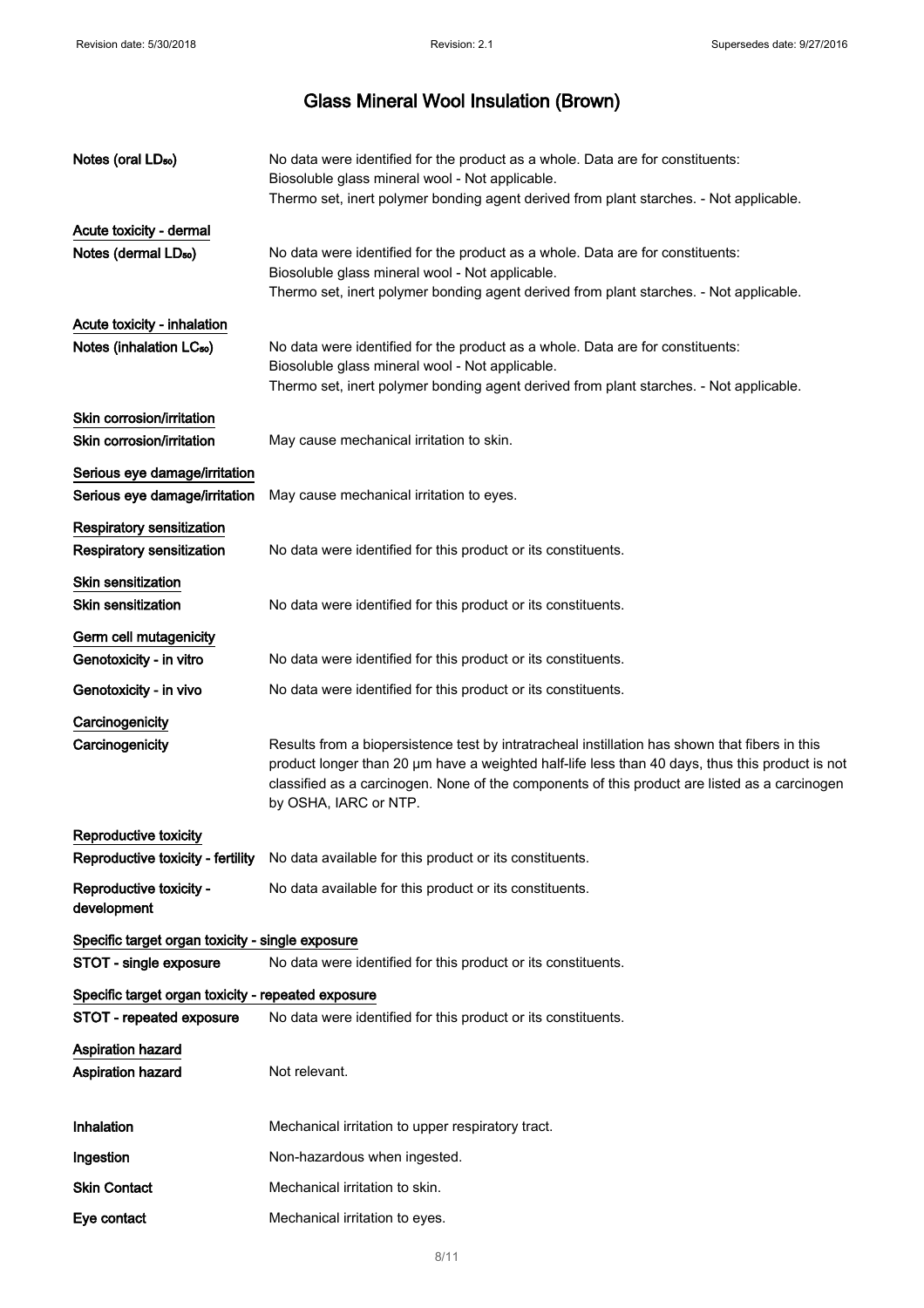| <b>Medical Symptoms</b>                                           | Contact with skin, eyes and upper respiratory system may cause mechanical irritation.<br>Biosoluble glass mineral wool is classified as a nuisance dust by OSHA.                                                                 |
|-------------------------------------------------------------------|----------------------------------------------------------------------------------------------------------------------------------------------------------------------------------------------------------------------------------|
| 12. Ecological Information                                        |                                                                                                                                                                                                                                  |
| <b>Toxicity</b>                                                   | This product is not ecotoxic to air, water or soil, by composition.                                                                                                                                                              |
| Persistence and degradability<br>Persistence and degradability    | Inert inorganic product with Thermo set, inert polymer bonding agent derived from plant<br>starches; 0 - 13%                                                                                                                     |
| <b>Bioaccumulative potential</b>                                  |                                                                                                                                                                                                                                  |
| <b>Bio-Accumulative Potential</b>                                 | Will not bioaccumulate.                                                                                                                                                                                                          |
| <b>Partition coefficient</b>                                      | Not relevant.                                                                                                                                                                                                                    |
| Mobility in soil                                                  |                                                                                                                                                                                                                                  |
| <b>Mobility</b>                                                   | Not considered mobile. Less than 1% leachable organic carbon if landfilled.                                                                                                                                                      |
| Other adverse effects                                             |                                                                                                                                                                                                                                  |
| Other adverse effects                                             | None known.                                                                                                                                                                                                                      |
| 13. Disposal considerations                                       |                                                                                                                                                                                                                                  |
| Waste treatment methods                                           |                                                                                                                                                                                                                                  |
| <b>General information</b>                                        | Dispose of in accordance with all applicable regulations. Empty containers should be taken to<br>an approved waste handling site for recycling or disposal.                                                                      |
| <b>Disposal methods</b>                                           | This product is not regulated under RCRA Hazardous Waste Regulations. May be disposed in<br>landfill. If unsure, contact the local office of the USEPA, your local public health department or<br>the local landfill regulators. |
| 14. Transport information                                         |                                                                                                                                                                                                                                  |
| General                                                           | The product is not covered by international regulations on the transport of dangerous goods<br>(IMDG, IATA, DOT).                                                                                                                |
| <b>UN Number</b>                                                  |                                                                                                                                                                                                                                  |
| Not applicable.                                                   |                                                                                                                                                                                                                                  |
| UN proper shipping name<br>Not applicable.                        |                                                                                                                                                                                                                                  |
| Transport hazard class(es)<br>No transport warning sign required. |                                                                                                                                                                                                                                  |
| Packing group                                                     |                                                                                                                                                                                                                                  |
| Not applicable.                                                   |                                                                                                                                                                                                                                  |
| <b>Environmental hazards</b>                                      |                                                                                                                                                                                                                                  |
| <b>Environmentally Hazardous Substance</b><br>No.                 |                                                                                                                                                                                                                                  |
| Special precautions for user                                      |                                                                                                                                                                                                                                  |
| Not applicable.                                                   |                                                                                                                                                                                                                                  |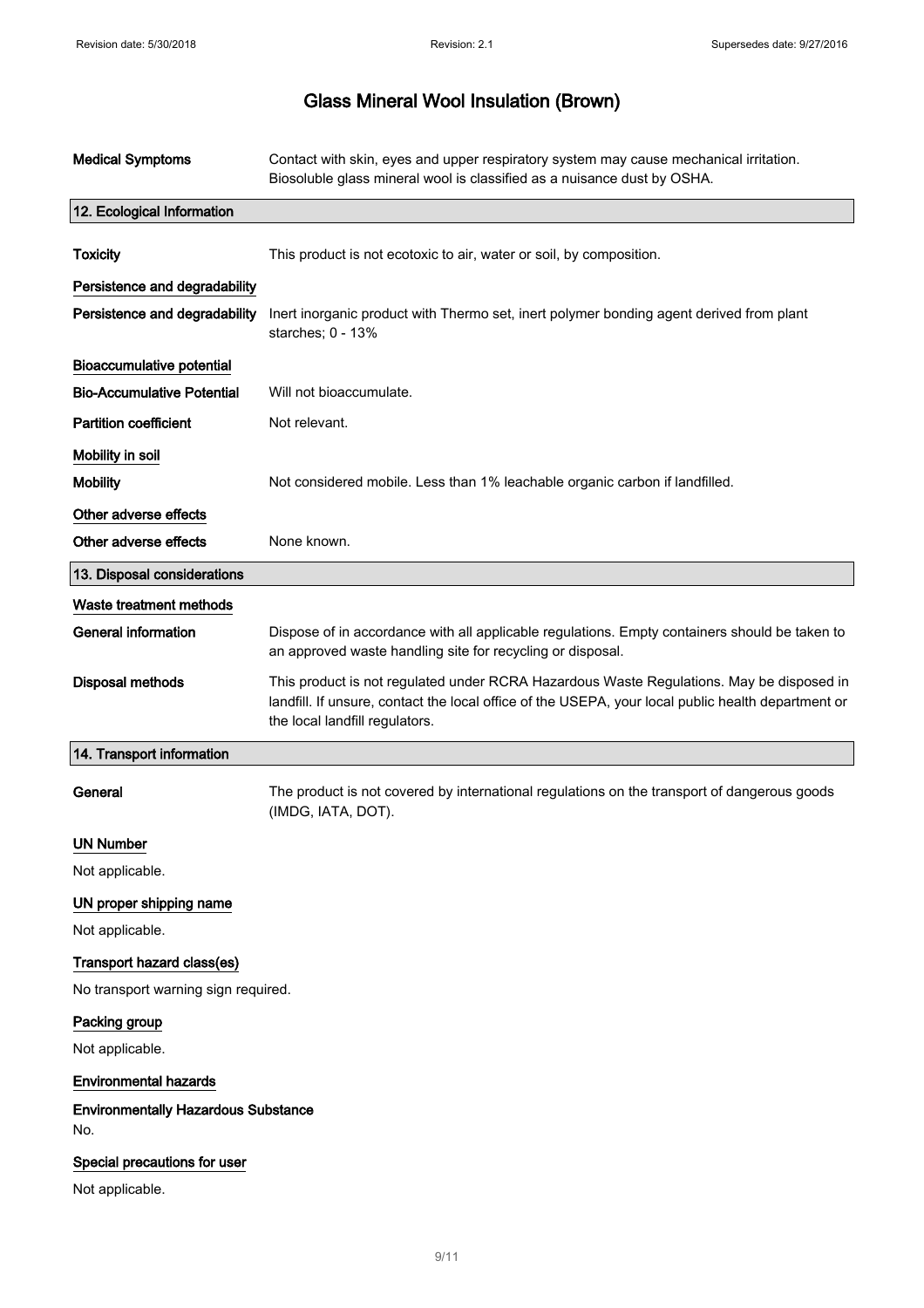### Transport in bulk according to Not applicable. Annex II of MARPOL 73/78 and the IBC Code

| 15. Regulatory information |                                                                                                                                                                                                                                                                                                                     |
|----------------------------|---------------------------------------------------------------------------------------------------------------------------------------------------------------------------------------------------------------------------------------------------------------------------------------------------------------------|
| <b>Regulatory Status</b>   | This product is regulated as a nuisance dust under OSHA criteria.<br>In accordance with industry practice, Manson Insulation has decided to continue to provide its<br>customers with the appropriate information for the purpose of assuring safe handling and use<br>of mineral wool throughout the product life. |

#### US Federal Regulations

SARA Section 302 Extremely Hazardous Substances Tier II Threshold Planning Quantities Not regulated.

CERCLA/Superfund, Hazardous Substances/Reportable Quantities (EPA) Not regulated.

#### SARA 313 Emission Reporting

Not listed.

#### SARA (311/312) Hazard Categories

Not regulated.

#### US State Regulations

# California Proposition 65 Carcinogens and Reproductive Toxins

This product is exempt from labeling requirements under this Act.

#### Inventories

#### US - TSCA

All the ingredients are listed or exempt.

### 16. Other information

| Abbreviations and acronyms<br>used in the safety data sheet | CAS: Chemical Abstracts Service.                                                         |
|-------------------------------------------------------------|------------------------------------------------------------------------------------------|
|                                                             | IARC: International Agency for Research on Cancer.                                       |
|                                                             | IATA: International Air Transport Association.                                           |
|                                                             | <b>IMDG: International Maritime Dangerous Goods.</b>                                     |
|                                                             | NIOSH: The National Institute for Occupational Safety and Health.                        |
|                                                             | OSHA: Occupational Safety and Health Administration.                                     |
|                                                             | PBT: Persistent. Bioaccumulative and Toxic substance.                                    |
|                                                             | PEL: Permissible Exposure Limit.                                                         |
|                                                             | SARA: Superfund Amendments and Reauthorization Act.                                      |
|                                                             | TLV: Threshold Limit Value.                                                              |
|                                                             | TSCA: Toxic Substances Control Act.                                                      |
|                                                             | USEPA: United States Environmental Protection Agency.                                    |
|                                                             | vPvB: Very Persistent and Very Bioaccumulative.                                          |
| General information                                         | All products manufactured by Manson Insulation are made of non-classified fibers and are |
|                                                             | certified by EUCEB. Products meeting EUCEB certification requirements can be recognised  |
|                                                             | by the EUCEB logo printed on the packaging.                                              |